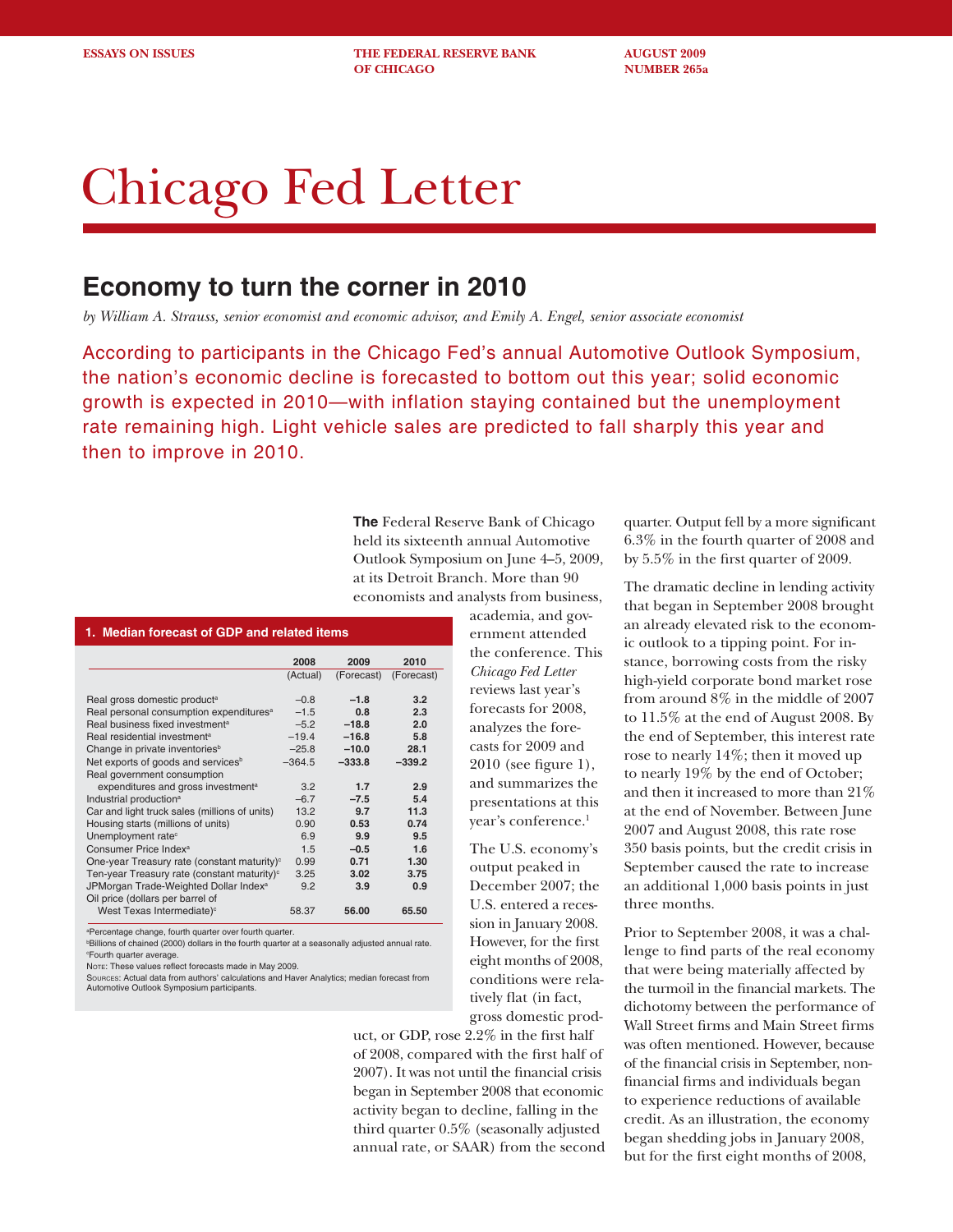losses averaged 137,400 jobs per month. During the following ten months, job losses averaged 536,100 jobs per month.

With job losses, consumer spending began to retrench, falling 3.8% and 4.3% in the third and fourth quarters of 2008, respectively, and then rising 1.4% in the first quarter of this year. For the first three quarters of 2008, light vehicle sales (car and light truck sales) averaged 14.1 million units (SAAR)—12.8% below the comparable year-earlier period. However, between October 2008 and June 2009, sales fell to 9.8 million units (SAAR)— 35% below the comparable period in 2007–08.

from 16.1 million in 2007 to 15.2 million in 2008. The actual drop was much greater, with light vehicle sales falling to 13.2 million in 2008. The housing sector was predicted to be quite weak in 2008, and the actual results were just a bit weaker than expected. Housing starts were forecasted to fall to 0.97 million units in 2008, but actually fell to 0.90 million units. Similarly, residential investment was predicted to decline by 16.3%, but actually fell by 19.4%.

#### **Outlook for 2009 and 2010**

The forecast for 2009 is for economic growth to fall during the first half of

Light vehicle sales are predicted at 9.7 million units in 2009 and 11.3 million units in 2010.

In order to combat the weakness in the economy, the Federal Reserve began lowering short-term interest rates in September 2007. The federal funds rate was reduced from 5.25% to nearly 0% by the end of 2008. In addition, the Federal Reserve increased the term lengths of some of its lending and provided loans to specific stressed markets.

#### **Forecasts versus results**

At last year's symposium, participants forecasted an anemic 1.2% rate of growth for the economy in 2008, but the previously mentioned financial crisis led to real GDP falling 0.8%. The unemployment rate was forecasted to rise to 5.4% by the end of 2008—much lower than the 6.9% that the unemployment rate averaged in the final quarter of last year. Inflation, as measured by the Consumer Price Index (CPI), was predicted to average 3.9%—off significantly from the actual 1.5% increase in prices that occurred during 2008. In large part the inflation forecast was wrong because of a substantial miss on energy prices: Oil prices were anticipated to average around \$105 per barrel in the fourth quarter of 2008, but oil prices plunged to average below \$60 per barrel in the final quarter of last year. Light vehicle sales were expected to fall substantially,

the year. But it is predicted to rise fractionally, by 0.2%, in the third quarter of 2009 and then faster in the final quarter, by 1.7%. For the year as a whole, real GDP is predicted to fall by 1.8%. The economy is then forecasted to rise by 3.2% in 2010. While this slightly-abovetrend rate would be the best growth rate since 2003, it would be considered relatively restrained compared with the historical performance of the economy following a sharp contraction in GDP. With the economy struggling, the unemployment rate is expected to rise to 9.9% by the fourth quarter of 2009 and then edge just a bit lower to 9.5% by the final quarter of 2010. Inflation, as measured by the CPI, is expected to turn negative in 2009, declining by 0.5%; and then it is anticipated to rise next year by 1.6%. This pattern is being largely driven by the movement of oil prices, which are predicted to average \$56 per barrel in the final quarter of this year and about \$66 per barrel at the end of 2010. Personal consumption expenditures are forecasted to expand by a tepid rate, 0.8%, in 2009 and then rise by a slow rate, 2.3%, in 2010. Light vehicle sales are expected to fall to 9.7 million units this year and then improve to 11.3 million units next year. Business fixed investment is expected to fall by

a substantial 18.8% in 2009 and then rise by 2.0% in 2010. Industrial production is forecasted to decrease by 7.5% this year and then rise to a strong 5.4% next year.

The housing sector is forecasted to bottom out this year. Residential investment is predicted to fall by an additional 16.8% this year, a little less of a drag than in 2008. The quarterly pattern of the forecast implies that the consensus group expects the housing market to stabilize in the final quarter of this year. Housing starts are anticipated to reach the bottom in the second quarter of this year, at 0.50 million starts (SAAR). Residential investment is then expected to rise 5.8% next year. Housing starts are predicted to rise from 0.53 million units this year to 0.74 million units in 2010.

The long-term interest rate (ten-year Treasury rate) is forecasted to decrease 23 basis points in 2009 and then rise 73 basis points in 2010. The short-term interest rate (one-year Treasury rate) is expected to decline 28 basis points this year and then rise 59 basis points next year. The trade-weighted U.S. dollar is predicted to rise 3.9% this year and then rise 0.9% in 2010. The trade deficit (net exports of goods and services) is predicted to continue to improve this year and then deteriorate slightly in 2010.

#### **Auto sector outlook**

Ted Chu, lead economist, General Motors Corporation, delivered the economic and auto industry outlook, with a focus on the Detroit Three.2 On the economic front, Chu said, many of the recent "worst fears," such as a complete market meltdown or rising protectionism, never materialized. He added that, while he sees no strong economic recovery in the near future, there are some monthly data series—e.g., retail sales and industrial production—that are starting to stabilize. On the automotive side, Chu said that total vehicle sales in the U.S. are predicted to rise above 16 million units by the end of 2012. Chu turned his attention to China's automotive market, pointing out that China's volume (numbers of cars produced) overtook that of the U.S. sooner than he had expected.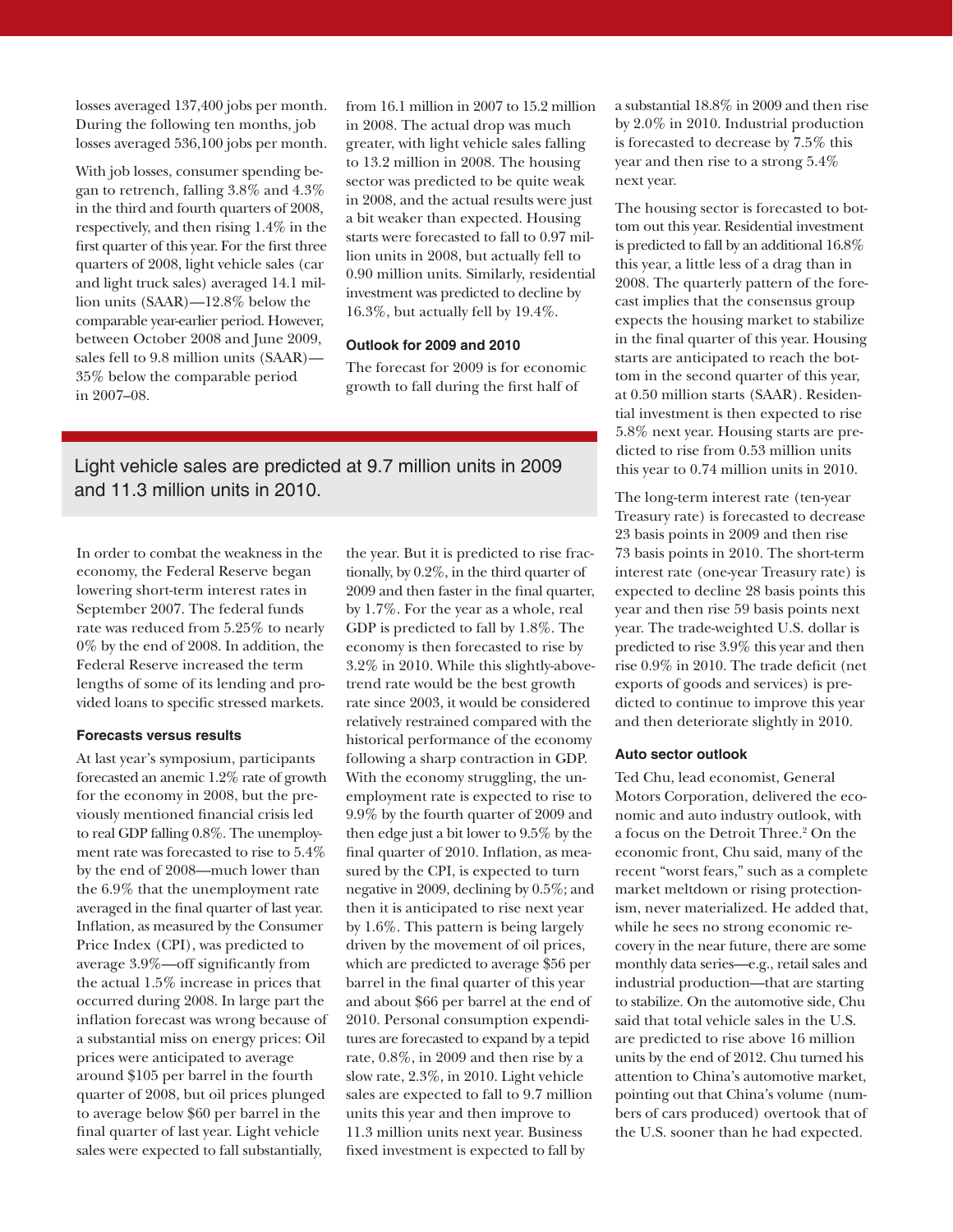This happened mostly because of the recent drop in U.S. auto sales. Chu explained that once the pace of sales in the U.S. accelerates, China will again trail behind the U.S. in industry volume for a short period, after which it will permanently outpace the U.S.

Kenny Vieth, partner, Americas Commercial Transportation Research Company, presented the outlook on the medium- and heavy-duty truck industry. Vieth explained that with the weak economy, the U.S. is not generating as much commercial freight to haul in 2009 as last year. Given the current volume of freight, there is an excess capacity of heavy-duty trucks of approximately 6% (about 200,000).

Vieth also spoke about the upcoming U.S. Environmental Protection Agency's (EPA) emissions mandate, which will take effect in 2010. These new emissions regulations for trucks had been expected to speed up the normal cyclical process of buying trucks in 2009. However, strong "prepurchases" of trucks that meet the current EPA standards (but not the 2010 standards) have not materialized because of the economic downturn. This lack of prepurchases sharply contrasts with the patterns of prepurchases that were witnessed shortly before the 2002 and 2007 EPA emissions mandates.

Another factor affecting the trucking industry, Vieth noted, is the tightening of supply chains among the companies whose freight it hauls. On account of the higher fuel prices in 2008, most truckers increased the product they carried per load. This caused some companies to reexamine their bulky packaging, creating a packaging revolution. Three examples of this new packaging style are square milk containers, flat products (instead of inflated ones), and concentrated products (which have had water removed). Companies have also tightened their supply chains by producing closer to their end markets. These strategies result in truckers driving fewer miles.

According to Vieth, there is a strong correlation between the trucking market and the housing market. So, while there will always be a demand for trucking, he said, the trucking market will not

fully recover until the housing market returns to approximately 1.5 million starts per year.

David Andrea, vice president, Original Equipment Suppliers Association (OESA), presented the outlook on the auto parts suppliers, with a focus on restructuring efforts throughout the sector. Overall, most suppliers, especially smaller firms, are hurting. There is uncertainty surrounding original equipment manufacturers' future production schedules; recently, monthly supplier receivables have stabilized, but they continue to be a source of concern; and suppliers continue to battle low cash flows, low working capital, and longer than normal periods of work stoppage. However, Andrea explained that many suppliers, according to the OESA's *Supplier Financial Health Survey* in May 2009, have restructured their businesses, so they should be able to break even at the lower volumes that are expected in the next couple of years.

Andrea forecasted North American lightduty production to be at 7.95 million units in 2009 and 9.67 million units in 2010. He said he expected it to finally break the 10-million-unit mark in 2011, with 11.85 million units anticipated that year.

Paul Taylor, chief economist, National Automobile Dealers Association, presented the light vehicle sales outlook from the dealers' perspective. Even with the recent increases in automakers' financial incentives for consumers to purchase new vehicles, Taylor forecasted 10 million to 12 million light vehicle sales for 2009—down from the already low 13.2 million units in 2008. Taylor said that the drop in new vehicle sales can be partially attributed to falling home equity values. Even though consumers are not borrowing against their home equity, they perceive the equity in their homes as a gauge of how well they are doing overall.

With high fuel prices and the weak economy, all car segments showed negative growth in 2008. However, sales of both small cars and CUVs (crossover utility vehicles, or utility vehicles built on passenger car platforms) experienced smaller declines. This trend has continued

into 2009, Taylor said. Looking forward, Taylor said he expected 2010 to be weak for light vehicle sales, with pent-up vehicle demand showing up in the marketplace in 2011.

Mike Jackson, chairman and CEO, AutoNation, delivered a presentation on the new economic realities in the U.S. and how they affect the auto industry. He discussed several factors affecting auto sales, focusing in particular on credit availability and gas prices.

A 20% drop in vehicle sales occurred immediately after the investment bank Lehman Brothers collapsed on September 15, 2008. One of the causes for this large drop in sales, Jackson said, was the general withdrawal of credit in the wake of that bank's demise. This lack of credit availability was seen in the decline in loan acceptances at the finance company GMAC (General Motors Acceptance Corporation), as well as at Chrysler's and Ford's finance companies. From December 2007 to December 2008, AutoNation's loan approvals from GMAC plunged almost 100%, from 1,527 loans to 9; over the same period, loan approvals from Chrysler's finance company fell 97%, from 823 to 22, while the decline in loan approvals from Ford's finance company was not as extreme —they fell 24%, from 1,642 to 1,235.

Charles L. Evans, *President*; Daniel G. Sullivan, *Senior Vice President and Director of Research*; Douglas D. Evanoff, *Vice President, financial studies*; Jonas D. M. Fisher, *Vice President*, *macroeconomic policy research*; Daniel Aaronson*, Vice President*, *microeconomic policy research*; William A. Testa, *Vice President*, *regional programs*, *and Economics Editor*; Helen O'D. Koshy and Han Y. Choi, *Editors*; Rita Molloy and Julia Baker, *Production Editors.*

*Chicago Fed Letter* is published by the Economic Research Department of the Federal Reserve Bank of Chicago. The views expressed are the authors' and do not necessarily reflect the views of the Federal Reserve Bank of Chicago or the Federal Reserve System.

© 2009 Federal Reserve Bank of Chicago *Chicago Fed Letter* articles may be reproduced in whole or in part, provided the articles are not reproduced or distributed for commercial gain and provided the source is appropriately credited. Prior written permission must be obtained for any other reproduction, distribution, republication, or creation of derivative works of *Chicago Fed Letter* articles. To request permission, please contact Helen Koshy, senior editor, at 312-322-5830 or email Helen.Koshy@chi.frb.org. *Chicago Fed Letter* and other Bank publications are available at www.chicagofed.org.

ISSN 0895-0164